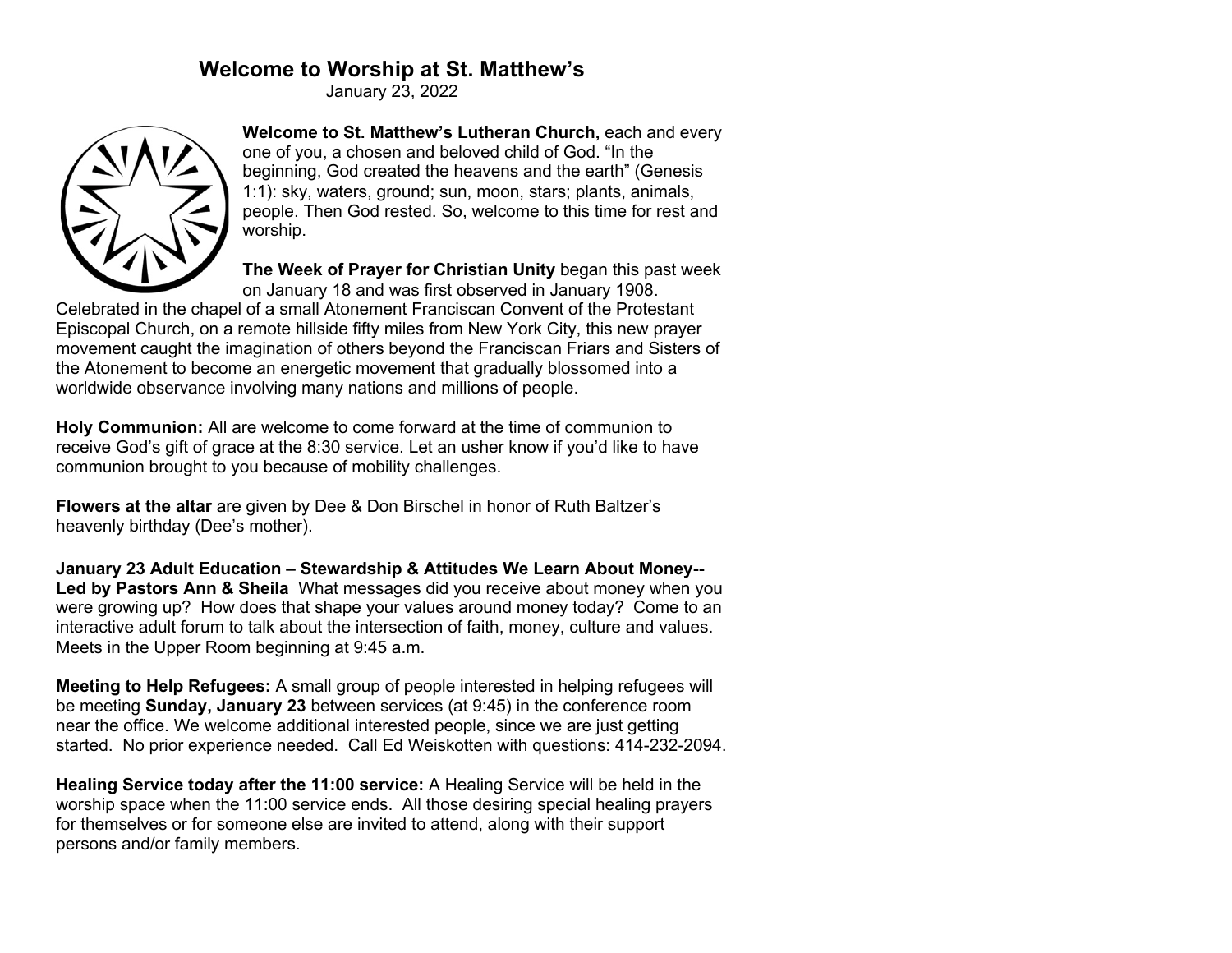## **Bulletin Announcement Insert – January 23, 2022**

**2021 ANNUAL REPORTS are available for pick-up** today at the Welcome Center and across from the church office. You can also read the report online at this link: **https://bit.ly/3tXHWwj**

#### *Looking Ahead to Next Week:*

**The Annual Congregational Meeting** will be held on Sunday, January 30 from 9:45- 10:45 a.m. It will be a hybrid meeting, both online and in person. Please plan to attend. Watch your email for a Zoom link to connect, or email the office to have it sent to you. office@stmattslutheran.org

**Sunday School:** Please Note that there is NO Sunday School all month in January, due to the high rates of Covid transmission at this time. We hope to resume in February.

#### **2022 Youth Mission Trip Planned for Kenosha!**

Last year's mission trip experience was an eye-opening look at the City of Milwaukee with participants seeing the need that exists just blocks away from where we live. This summer, we will be going a little farther from home, heading south to Kenosha, where we will serve with agencies addressing food insecurity, poverty, and inequity. The trip will take place the week of June  $19<sup>th</sup>$ , and it will be a "full" trip where we will actually stay in the city of Kenosha. It is open to kids who are currently in  $9<sup>th</sup> - 12<sup>th</sup>$ grades. The deadline for signing up is January 31<sup>st</sup>.

If you are interested in being part of this experience or if you have any questions, please contact Gretchen Haugse (ghaugse@me.com, 262-488-4040).

**Communion Class for 2nd Graders on February 13th** Each year we have a special communion celebration for  $2<sup>nd</sup>$  graders that begins with a class about the significance of the sacrament of communion. This year's class, taught by Pastor Ann and Gretchen Haugse, will be on Sunday, February 13<sup>th</sup> at 9:45. The class is for the 2<sup>nd</sup> graders *and parents,* and it is open to children who missed the class in previous years and would like to participate this year. Kids will also design and paint a communion glass that they will use to celebrate communion with their families at worship services throughout the spring. (Families will sign up for a service).If you would like more information, please contact Gretchen Haugse.

#### **First Fridays Book Discussion Group**

Discussions begin at 7 p.m. on the dates listed. For now, the meetings will continue through the use of Zoom. Those on the email list will receive a Zoom link for participation. All are welcome.

**Invisible Man by Ralph Ellison** (581 pages)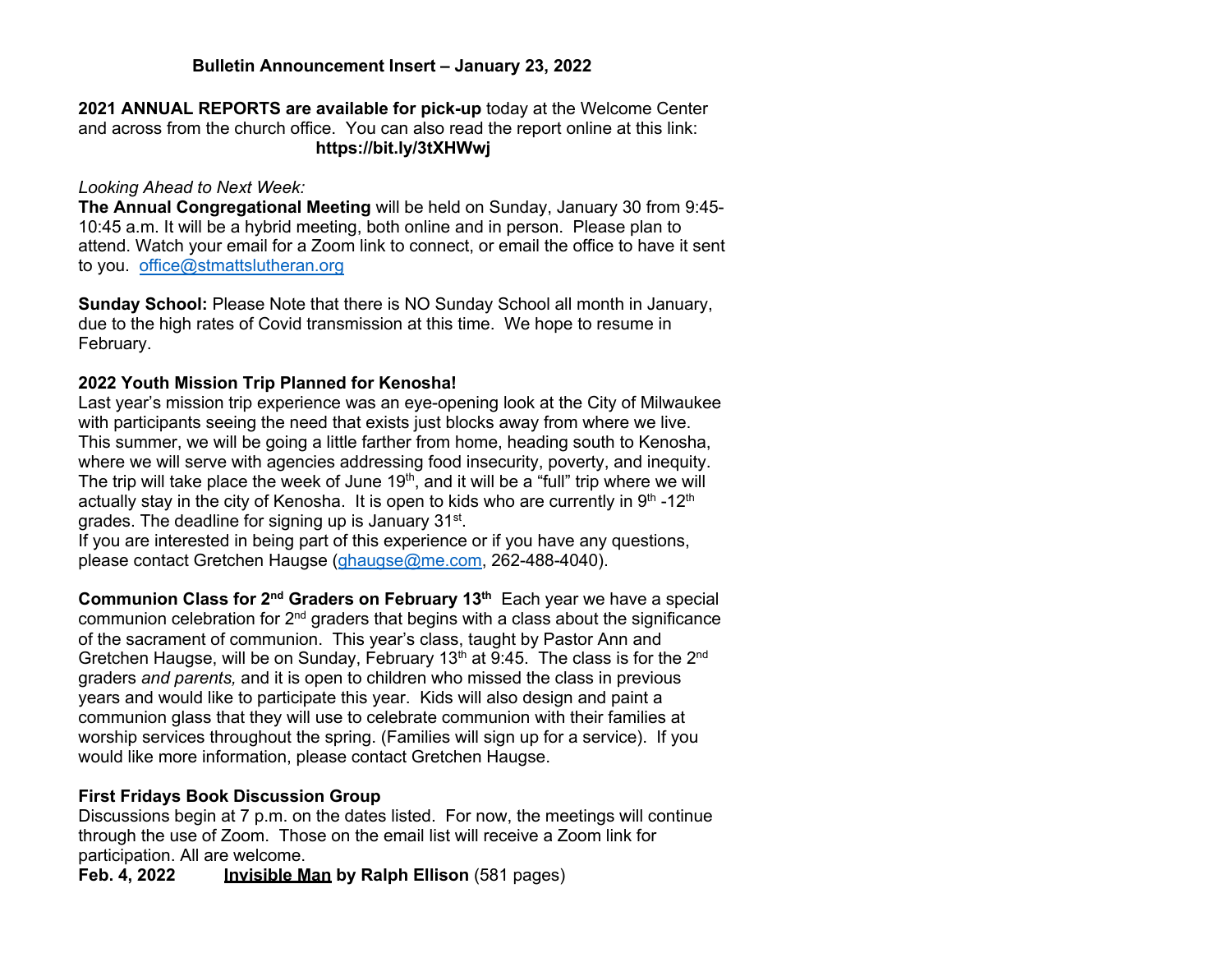## **A New Collection Now Begun for** *Allies for Teens in Foster Care*

- Christmas wrapping paper
- New & almost new gift bags
- Hand-knit scarves

These items will be used for next Christmas's gifts for teens in foster care. There is a collection box outside the church office. What a great opportunity to divest yourself of that wrapping paper and those gift bags you keep every year and aren't going to use! Thanks in advance!

**Wednesday Bible Study** with Pastor Ann Williams meets from 10:00-11:00 a.m. each Wednesday. Anyone is welcome to join in at any time.

**Call Committee Update: Progress toward a New Lead Pastor** The Synod Staff is providing names of potential candidates, and interviews have begun. Please keep the Call Committee in your prayers as they work confidentially in interviews and discussion. *Members of the Call Committee: Nancy Bowen, Andrew Cherney, Diane DuBois, Brian Due, Natalie Ford Sajdak, Michael Wolaver.*

**Tanzania Partners Bishop Elias Kitoi and his wife Ellie** are celebrating their 40<sup>th</sup> wedding anniversary in February. The Meru Partnership committee in our synod is collecting greetings for them. If you wish to send them an email greeting or a card, these can be collected in our church office, and we will forward them to Tanzania. Email greetings: office@stmattslutheran.org

## **Employment Opportunity at St. Matthew's:**

**Church Administrator:** *(newly created position)* Full-time, salary commensurate with experience. Responsible for facilities management, human resources, financial, stewardship and overall operations of the church and its staff. Administrator must pay strong attention to details and manage simultaneous projects. Minimum requirements: Bachelor's degree in business or related field, or equivalent experience is preferred, and five or more years in program management and or leadership experience, preferably in non-profit or church environments. Resumés should be submitted to Pastor Karen Natterstad at prkaren@gmail.com by January 31, 2022. Questions or requests for the position description may be directed to Pastor Karen at 414.774.0441.